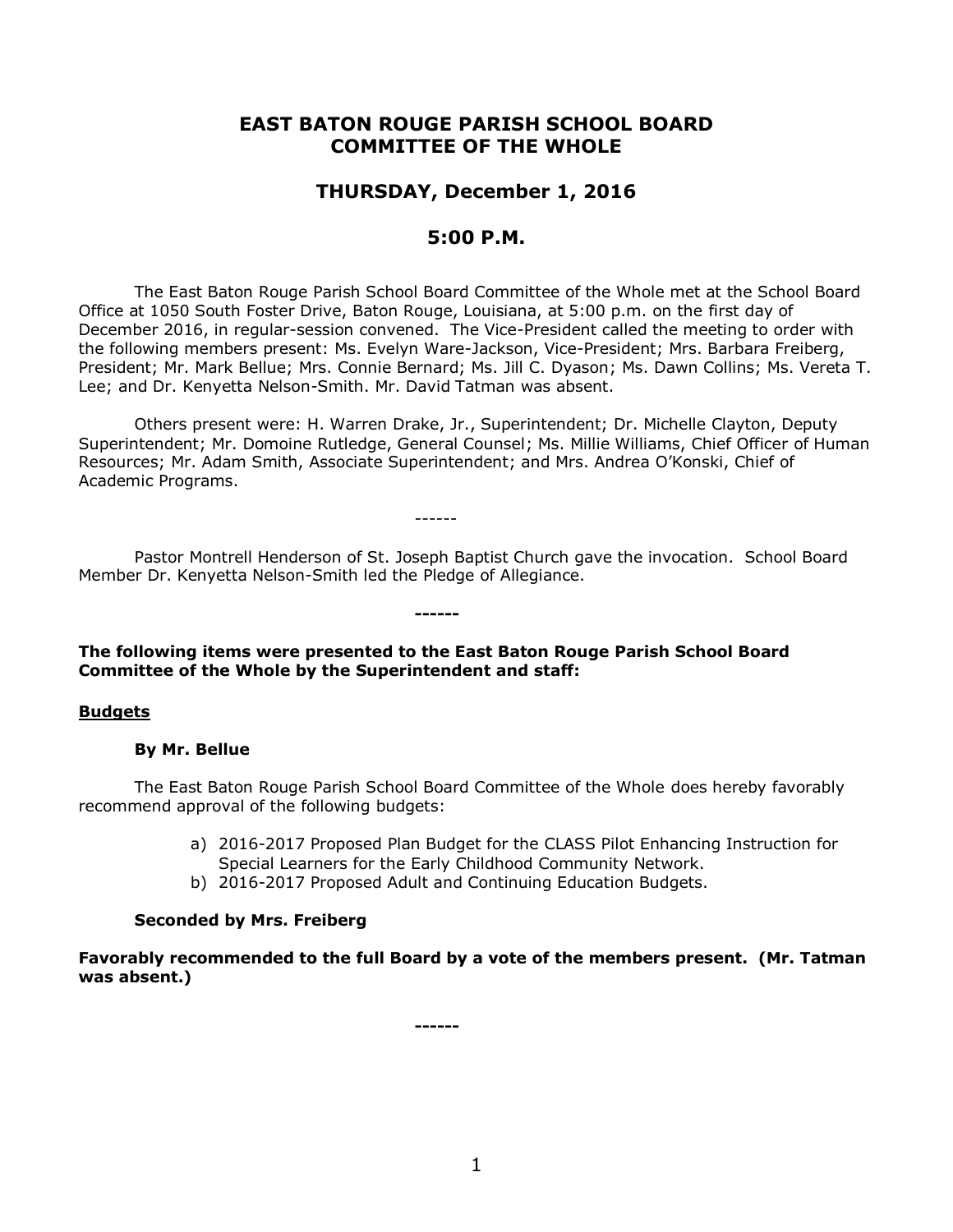### **Grants**

### **By Mrs. Bernard**

The East Baton Rouge Parish School Board Committee of the Whole does hereby favorably recommend approval of the following grants:

- a) Five (5) Cox Charities' grant awards in the amount of \$12,715.00 to provide direct service classroom projects. The following schools will receive the grants: Baton Rouge Center for Visual & Performing Arts (\$2,715.00), Claiborne Elementary (\$3,000), Park Forest Middle (\$2,500.00), Baton Rouge Magnet High (\$2,500.00), and Broadmoor High (\$2,000.00).
- b) Project SERV (School Emergency Response to Violence) grant in the amount of \$404,500.00 to provide short-term and long-term education related services to the East Baton Rouge Parish School System while the system recovers from the August 2016 flood.
- c) Louisiana Department of Education School Improvement Grant (SIG) 1003g grant for Park Elementary School in the amount of \$729,500.00 over three years to provide professional development for teachers, summer enrichment programs for students, and incentive awards to retain teachers.
- d) Britannica/Citelighter Give Back pilot grant in the amount of \$11,500.00 to develop student writing skills using a scaffolding approach.
- e) Revised LOSFA Field Outreach Services (LFOS) Sub-Grant in the amount of \$362,510.00 to assist the following schools with the build college-going culture: Broadmoor High (\$28,970.00), Glen Oaks High (\$17,272.50), Scotlandville High (\$28,925.00), Tara High (\$21,992.50), Woodlawn High (\$23,320.00), McKinley Middle (\$59,220.00), Park Forest Middle (\$68,100.00), Southeast Middle (\$65,880.00), and Scotlandville Middle (\$48,830.00).

## **Seconded by Ms. Lee**

### **Favorably recommended to the full Board by a vote of the members present. (Mr. Tatman was absent.)**

**------**

## **Staff to Advertise, Accept the Low Bid**

### **By Mr. Bellue**

The East Baton Rouge Parish School Board Committee of the Whole does hereby grant authorization for staff to advertise, accept the low bid meeting specifications, and make the award of a contract for construction of the New Broadmoor Elementary School as specified in *A Plan to Improve Facilities/Technology, Discipline, and Compensation in the East Baton Rouge Parish School System (the "Plan")*, as revised through January 17, 2008, or reject any and all bids for just cause in accordance with the Louisiana Public Bid Law; Louisiana Revised Statutes, Title 38; Chapter 10.

### **Seconded by Mrs. Freiberg**

**Favorably recommended to the full Board by a vote of the members present. (Mr. Tatman was absent.)**